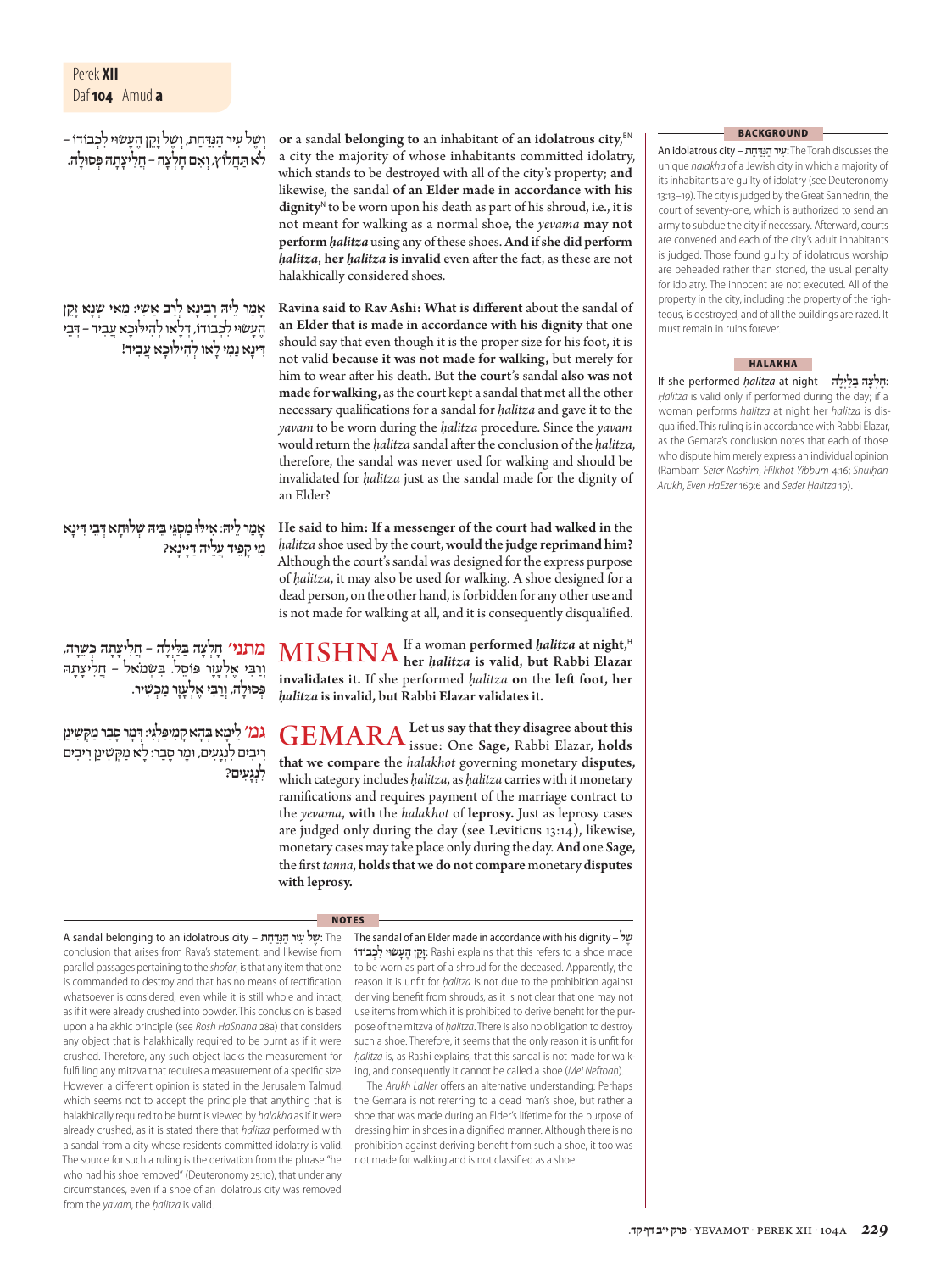# **PERSONALITIES**

 This **ַ**:**רָּבה ַּבר ִחָיּיא ְק ְטוֹסָפָאה** – a'Ketosfa Ĥiyya bar Rabba sage, who is mentioned in the Jerusalem Talmud as Rav Abba bar Ĥiyya, was a student of the great *amora* Rav, and transmitted teachings in his name. There is little record with regard to his personal life, save that he was associated with the city of Ctesiphon, an important city on the banks of the Euphrates River that served for many years as one of the capitals of the Persian Empire.

**ָלא, ְ ּד ּכוֵּלי ָעְלָמא ָלא ַמ ְּק ׁ ִש ַינן ִר ִיבים ִלְנָגִעים, ְ ּד ִאי ַמ ְּקׁ ִש ַינן – ֲא ִפ ּילּו ְּגַמר ִ ּדין ַּבַּלְיָלה ַנִמי ָלא, ְוָהָכא ְּבָהא ָק ִמ ַּיפ ְלִגי: ּכ ְת ִחַּלת ִ ּדיןָּד ְמָיא, ּוָמר ָמר ָסַבר: ֲחִל ָיצה ִ ּכְגַמר ִ ּדיןָּד ְמָיא. ָסַבר: ֲח ִל ָיצה ִ**

**ַרָּבה ַּבר ִחָיּיא ְק ְטוֹסָפָאה ֲעַבד ּעוְבָדא ְּב ּמוק, ּוִב ִיח ִידי, ּוַבַּלְיָלה. ֲאַמר ׁ ְש ּמוֵאל: ּכ ִיח ָידָאה! ּכ ָּמהַרב ּגּוְבֵר ּיה ְ ּדָעֵביד ִ ַ**

**ַמאי ַקׁ ְשָיא? ִאי ּמוק – ְסָתָמא ַּתְנָיא, ִאי ַלְיָלה – ְסָתָמא ַּתְנָיא!** 

**ֶאָּלא, ְי ִח ִידיָקאַקׁ ְשָיא ֵל ּיה: ֵה ִיכי ָעֵביד ִּב ִיח ִידי, ִ ּד ִיח ָידָאהָקָתֵני ָל ּה. ִ ּד ְתַנן: ָחְלָצה ִּבׁ ְשַנִים אוֹ ִּבׁ ְשלֹ ָׁשה ְוִנְמָצא ֶאָחד ֵמֶהן ָקרוֹב אוֹ ָּפ ּסול – ֲח ִל ָיצָת ּה ְּפ ּסוָלה, ְוַרִּבי ׁ ִשְמעוֹן ְוַרִּבי ָ יוֹחָנן ַה ַּסְנְ ּדָלר ַמ ְכׁ ִש ִירים. ּוַמֲעֶׂשה ְּבֶאָחד ֶׁשָחַלץ ֵּבינוֹ ְלֵב ָינ ּה ְּבֵבית ָהֲא ּסוִרים, ּוָבא ַמֲע ֶׂשה ִל ְפֵניַרִּביֲעִק ָיבא ְו ִה ְכׁ ִשיר.** 

The Gemara responds: No, everyone holds that we do not compare<sup>N</sup> monetary disputes with leprosy, for if we would compare them fully, then **even** delivering the **verdict** of the court **case** could not be done at night, but it is permitted to complete monetary judgments and deliver the verdict at night, provided the proceedings began during the day. **And here,** with respect to performing *ĥalitza* at night **they disagree about this** issue: One **Sage,** Rabbi Elazar, **holds** that *ĥalitza* **is considered like the commencement**  of judgment<sup>N</sup> of monetary cases, and one Sage, the first *tanna*, **holds** that *ĥalitza* **is considered like the verdict** of a monetary judgment, and therefore it may also be conducted at night.

It is told: Rabba bar Hiyya Ketosfa'a,<sup>p</sup> from Ctesiphon, conducted *ĥalitza* **using a slipper** that was not made of leather, **and** he did so **in private,** as he was the only judge, **and by night. Shmuel said**  disparagingly: **How great is the power** of this master **who follows an individual** opinion, as in his practice he relied on individual opinions that are not accepted as *halakha*.

The Gemara asks: What is difficult for Shmuel about Rabba bar Ĥiyya's actions? **If it was** the fact that he conducted *ĥalitza* using **a**   $\mathbf{s}$ lipper, an unattributed opinion is taught<sup>N</sup> in a *baraita* stating that this is valid. As the opinion is unattributed, this indicates that it is not the view of one individual, but rather the opinion of the majority. **If it was** the fact that he performed *ĥalitza* at **night, an unatt ributed opinion is taught** in the mishna stating that it is valid as well.

**Rather, it was diffi cult for him** that Rabba bar Ĥiyya conducted *ĥalitza* **in private,** as the sole judge: **How could he do so in private, as that is taught only in accordance with an individual** opinion, **as we learned** in a mishna: **If she performed** *ĥalitza* **before two or three** judges **and one of them is found to be a relative or disqualifi ed, her** *ĥalitza* **is invalid. And Rabbi Shimon and Rabbi Yoĥanan**  the Cobbler validate the judge who is not a relative or disqualified. If there are two judges who are not relatives, then they hold that the *ĥalitza* is valid, as they validate a *ĥalitza* performed before two judges. **And an incident** occurred **involving one who performed**  *ĥalitza* **between him and her** alone **in prison,** as there was no judge present at all, **and the incident came before Rabbi Akiva and he validated** it.

#### **NOTES**

**ְ ּד ּכוֵּלי ָעְלָמא ָלא** – compare not do we that holds Everyone **ינןַ שִ ׁקְּ מַ**: This does not mean that there is no Sage that disagrees about this issue, as it explicitly states elsewhere (*Sanhedrin* 34b and *Nidda* 50a) that Rabbi Meir thinks that this comparison does exist. Rather, the Gemara wishes to say that with regard to the Sages who disagree in this mishna, both of them agree that with respect to *ĥalitza* there is no biblical juxtaposition with which to compare monetary disputes and leprosy (Rashba).

 Is *ĥalitza* considered like the commencement of judgment – **ּכ ְת ִח ַילת ִ ּדין ִ יצהָ לִחֲ אםִ הַ**: Rashi explains here that *ĥalitza* is similar to a monetary court case because it has a clear monetary aspect in that the woman receives the payment of her marriage contract after *ĥalitza*. The Mordekhai adds that from Rashi's commentary it would seem that the dispute here centers on whether to consider *ĥalitza* as the beginning of judgment, as it merely gives the woman the option to collect her marriage contract, or to consider it as akin to the verdict of a monetary case, and thereby after *ĥalitza* it is viewed as if the marriage contract had already been collected. However, the later commentaries challenged

Rashi's understanding and explained that *ĥalitza* is considered a court case not due to its monetary ramifications; rather, it is considered a court case because it must be conducted before a convened court of three men, although the judges may be laymen. According to this understanding, although all agree that the requirement to perform *ĥalitza* in front of three individuals renders this a court case, they disagree as to whether this *ĥalitza* court should be compared to the beginning or the verdict of a monetary court case.

 If it was a slipper, an unattributed opinion is taught – **,מוקּ איִ יאָנְתַּ מאָתָסְ** : According to *Tosafot*, Shmuel was right to criticize the practice of Rabba Ketosfa'a even if it would be permitted after the fact, since the language of the *baraita* clearly indicates that it cannot be used *ab initio*. The Rashba, however, writes that the fact that the *baraita* is stated in past tense does not necessarily indicate it is permitted after the fact, since the *baraita* may very well be indicating that it is prohibited even after the fact, but it was presented in this manner so as to maintain textual uniformity with the first clause of the *baraita*.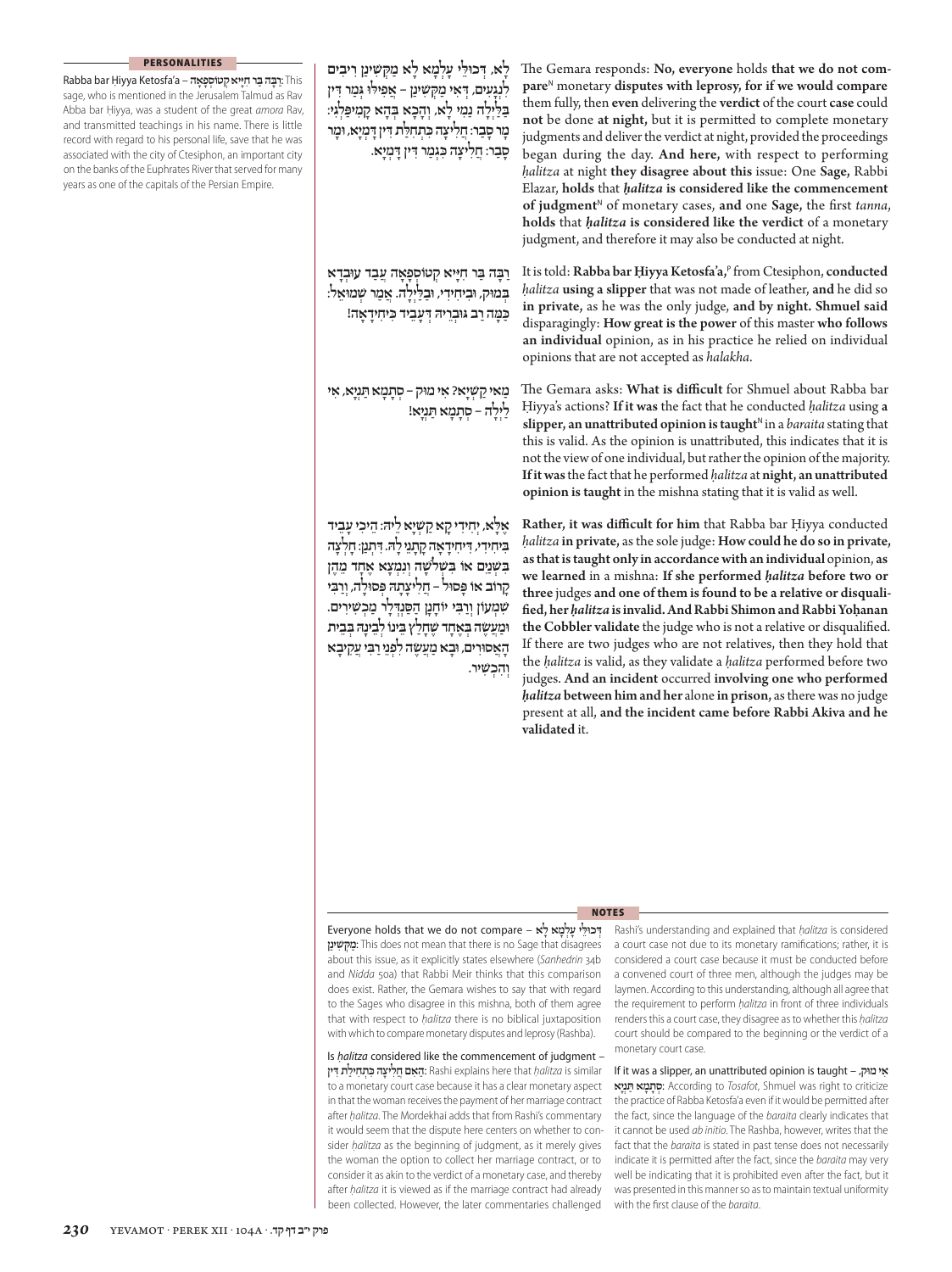**ְוָאַמר ַרב ֵ יוֹסף ַּבר ִמְנ ּיו ִמי [ָאַמר ַרב ּכאוֹתוֹ ַה ּזּוג. ְו ִא ָּיבֵעית ַנ ְחָמן]: ֵאיןֲהָלָכה ְ ֵא ָימא: ּכּוְּל ּהו ַנִמי ְי ִח ָידָאה ָקָתֵני ְל ּהו. ְ ּדַתְנָיא, ָאַמרַרִּבי ִיׁ ְשָמֵעאל ְּבַרִּבי ֵ יוֹסי: ֲאִניָרִא ִיתי ֶאתַרִּבי ִיׁ ְשָמֵעאל ֶּבןֱאִל ָׁ ישע, ֶׁשָחַלץ ְּב ּמוק, ִּב ִיח ִידי, ּוַבַּלְיָלה.**

**ִּ״ב ְׂשמֹאל ֲח ִל ָיצָת ּה״ כו׳. ַמאי ַטֲעָמא ְ ּדַרָּבַנן? ֲאַמר ּעוָּלא: ָי ְל ִפ ַינן ֶ״רֶגל״ ֶ״רֶגל״ ּכאן ּלן ְ ּדָי ִמין, ַאף ָ ִמ ְּמ ָצוֹרע, ַמה ְּלַהָ ְ ּדָי ִמין.** 

**ְוַרִּבי ֶא ְלָעָזר ָלא ָיֵליף ֶ״רֶגל״ ֶ״רֶגל״ ִמ ְּמ ָצוֹרע? ְוָהַתְנָיא, ַרִּבי ֶאְלָעָזר ֵאוֹמר ִמַּנִין ָלְר ִצ ָיעה ֶׁש ִהיא ָּבאֶֹזן ַהְיָמִנית? ּלן ״אֶֹזן״, ּכאן ״אֶֹזן״ ְוֶנֱאַמר ְלַהָ ֶנֱאַמר ָ ּכאןָי ִמין! ַמה ְּלַהָּלןָי ִמין – ַאף ָ**

**ֲאַמרַרב ִי ְצָחק ַּבר ֵ יוֹסף ֲאַמרַרִּבי ָ יוֹחָנן: ּמו ְחֶלֶפת ַהִּׁש ָיטה.** 

**ָרָבא ֲאַמר: ְל ָעוֹלם ָלא ֵּת ּיפ ְוֹך ״אֶֹזן״ ״אֶֹזן״ – ּמו ְפֵני: ֶ״רֶגל״ ֶ״רֶגל״ – ָלא ּמו ְפֵני.** 

**ּיכא ּיכא? ִא ָ ְו ִכי ָלא ּמו ְפֵני ַמאי ִּפ ְירָכא ִא ָ ּכן ָט ּעון ֵעץ ְל ִמ ְיפַרְך: ַמה ִּל ְמ ָצוֹרע – ֶׁשֵ ֶאֶרז ְוֵאזוֹב ּו ׁ ְשִני ּת ַוֹלַעת.** **And Rav Yosef bar Minyumi said** that **Rav Naĥman said: Th e**  *halakha* **does not follow that pair,** i.e., Rabbi Shimon and Rabbi Yoĥanan the Cobbler. Evidently, Rabba bar Ĥiyya relied on the individual opinion of Rabbi Akiva, who permitted *halitza* in private, and therefore Shmuel commented regarding Rabbi bar Ĥiyya's power to rule based on an individual's opinion. **And if you wish, say** that not only does this detail follow an individual opinion, but rather **all of these** details **are taught by an individual** opinion. **As it is taught** in a *baraita*: **Rabbi Yishmael, son of Rabbi Yosei, said: I saw that Rabbi Yishmael ben Elisha**  performed **a** *ĥalitza* **using a slipper, in private, and at night.**  This statement implies that these details are all according to his individual opinion, contrary to the opinion of the rest of the Sages.

It was taught in the mishna that if *ĥalitza* was performed **using**  his **left foot,**<sup>H</sup>**her** *ĥalitza* is invalid,<sup>N</sup>while Rabbi Elazar validates it. The Gemara asks: What is the reason of the Rabbis' opinion? **Ulla said: We derive** a verbal analogy from the word **"foot"**  stated here, and the word **"foot" stated regarding the leper. Just as there,** with respect to the leper, **it is the right** foot (Leviticus 14:14), so too here, with respect to *halitza*, it is the right foot that must be used.

The Gemara notes: And this would seem to indicate that Rabbi **Elazar does not derive "foot"** with regard to *ĥalitza* from the word **"foot" from the leper. But isn't it taught** in a *baraita*: **Rabbi Elazar says: From where** is it derived **that piercing** a Hebrew slave's ear with an awl when the slave chooses to remain in servitude **is done** specifically **on the right ear? "Ear" is stated here** in the *halakhot* pertaining to a pierced slave, **and "ear" is stated there** in the *halakhot* of the leper. **Just as there,** with regard to leprosy, it is the right ear,<sup>H</sup> as it is stated explicitly there, **so too here,** with regard to piercing the ear, **it is the right** ear.<sup>H</sup> This statement of Rabbi Elazar implies that he does learn a verbal analogy about the word "right."<sup>N</sup>

**Rav Yitzĥak bar Yosef said** that **Rabbi Yoĥanan said: Th e** att ribution of **the opinions is reversed,** meaning that it is Rabbi Elazar who invalidates *ĥalitza* on the left foot, as he learns an analogy from the *halakha*with regard to piercing the ear that the right must be used.

Rava said: Actually, do not reverse the opinions. The words "ear" and "ear" are free terms, i.e., they are superfluous in their context and therefore it is clear that the Torah included those terms for the express purpose of establishing the verbal analogy. A verbal analogy that is based on otherwise extraneous terms cannot be logically refuted. Therefore, the superfluous "ear" teaches that piercing is done on the right ear. However, the words **"foot"** and **"foot" are not free,** because the word "foot," written with regard to the *yavam*, is necessary in its context and is not superfluous. Therefore, the verbal analogy of the word "foot" is incomplete.

The Gemara asks: And even if they are not both free to be used for exposition, **what refutation is there?** A verbal analogy that is free to be used for exposition in only one place is still valid, provided there is no reason to refute the comparison. The Gemara explains: It **can be refuted, as the leper** is unique in that there is a very specific process necessary for his purification: He requires that the blood of the offering be sprinkled upon him, and **he requires cedarwood, hyssop, and scarlet thread.**<sup>H</sup> Therefore, it is possible to say that the Torah also specified the use of the right foot in the case of the leper. However, this would not necessarily be required with respect to *ĥalitza*, which lacks such specific *halakhot*. Consequently, *ĥalitza* performed using the left foot could be valid.

## **HALAKHA**

*Ĥalitza* using one's left foot – **אלֹשמְׂ בִּ יצהָ לִחֲ**: If the *yevama* removed the shoe from the left foot of the *yavam*, her *ĥalitza* is disqualified, in accordance with the unattributed mishna. If the *yavam* was left-handed, the early commentaries disagreed whether the *ĥalitza* should be performed on his right foot or left foot. Therefore, they concluded that she should remove the shoe from both the right foot and the left foot of a lefthanded *yavam* (Rambam *Sefer Nashim*, *Hilkhot Yibbum* 4:17; *Shulĥan Arukh*, *Even HaEzer* 169:22 and *Seder Ĥalitza* 55).

**יִימִין בְּטֶהֵרַת מְצוֹרַע** – The right side for the leper's purification The priest puts some of the blood on the right earlobe of the leper who is being purified, as is written in the Torah (Rambam *Sefer Korbanot*, *Hilkhot Meĥusrei Kappara* 4:2).

 Piercing the right side – **מיןִ יָבְּ יעהָ צִרְ**: One must pierce the right ear of a Hebrew slave who chooses to remain in servitude with his family after his period of servitude has ended, in accordance with Rabbi Elazar (Rambam *Sefer Kinyan*, *Hilkhot Avadim* 3:9).

**Arr וֹאזוֹב וּשׁני** – Cedarwood, hyssop, and scarlet thread **עתַוֹלַ תּ** : In order to purify the leper through sprinkling the blood of the offering upon him, the priest takes cedarwood, hyssop, and scarlet thread, as stated in the Torah (Rambam *Sefer Tahara*, *Hilkhot Tumat Tzara'at* 11:1).

#### J. **NOTES**

**ֲ**:**חִל ָיצה ִּב ְׂשמֹאל ְּפ ּסוָלה** – invalid is foot left s'one using *Ĥalitza* The prohibition against using the left side of the body was stated only with regard to the foot of the *yavam*, but there is no such restriction regarding the performing of *ĥalitza* with the left hand. Everyone agrees that if a *yevama* performed *ĥalitza* using her left hand, the *ĥalitza* is valid, as the Gemara says later that she can remove the shoe even with her teeth (Ritva).

The early commentaries (see *Tosefot Rid*) discussed whether the requirement to perform *ĥalitza* on the left foot of the *yavam* applies even to a *yavam* who is left-handed and left-footed. They note that in the Gemara (*Bekhorot* 45a) the concept of being left-dominant exists not only for left-handed individuals with regard to mitzvot involving one's hands, but for left-footed individuals with regard to mitzvot that apply to one's feet as well. If so, *ĥalitza* should be performed on the left foot of a left-dominant person.

Others claim that just as the purification process of a leper involves the right side of the body even for a one who is left-dominant, so too the same should be true for *ĥalitza*. Still others state that one can learn a principle with regard to mitzvot in general from the *halakhot* of phylacteries: Just as for phylacteries there is a distinction between a right-handed and a left-handed person as to the hand on which he dons his phylacteries, so too this is the principle for all other mitzvot in the Torah: A left-dominant performs the mitzva with his left side.

 The contradiction in the statements of Rabbi Elazar – **זרָעָלְאֶ ביִּרַריֵבְ דִבְּ ירהָתִ סְּ הַ**: There are also discussions in the Jerusalem Talmud with regard to the contradictory statements citing Rabbi Elazar and the verbal analogy that concerns *ĥalitza* and leprosy. There, the Gemara resolved the difficulty by saying that there is a dispute between *tanna'im* with regard to Rabbi Elazar's opinion, which leads to the confusion. According to one version, Rabbi Elazar does not derive the *halakha* of *ĥalitza* from the *halakha* of the leper, but according to another version he does.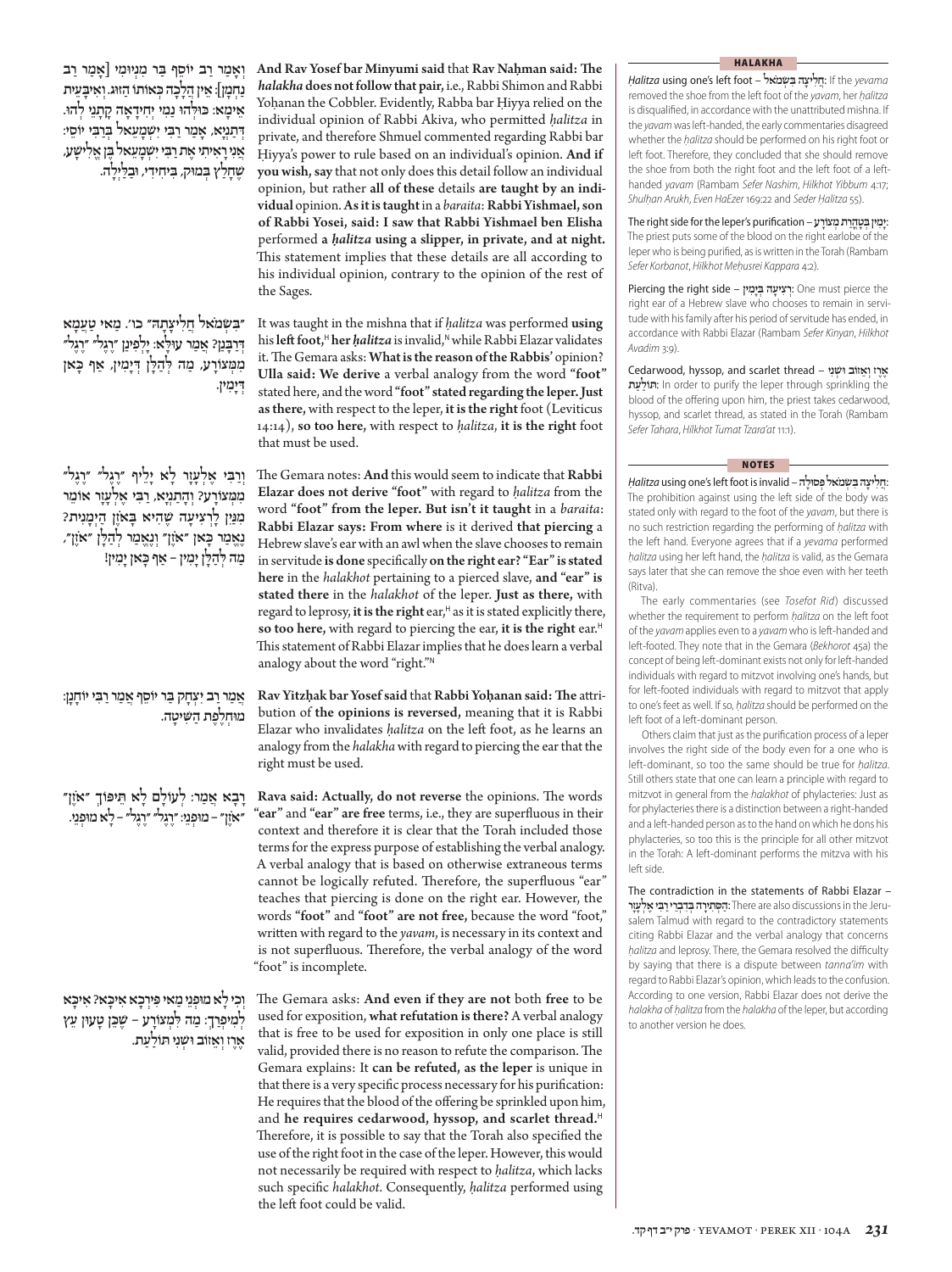# **HALAKHA**

 If she removed the shoe…but did not recite, etc. – but shoe the removed *yevama* the If **ָ**:**חְלָצה...ְולֹאָקְרָאה וכו׳** did not recite the text and did not spit, and all the more so if she removed the shoe and recited the text but did not spit, or if she removed the shoe and spat but did not recite the text, the *ĥalitza* is valid. This is in accordance with Rabbi Akiva, whom the *halakha* follows when in dispute with individual Sages (Rambam *Sefer Nashim*, *Hilkhot Yibbum* 4:12).

 If she recited the text and spat but did not remove *yevama* the If **ָ**:**קְרָאה ְוָרְקָקה ֲאָבל לֹא ָח ְלָצה** – shoe the did not remove the shoe of the *yavam*, even if she spat or recited the text or did both, her *ĥalitza* is invalid, in accordance with the mishna (Rambam *Sefer Nashim*, *Hilkhot Yibbum* 4:14).

# Perek **XII** Daf **104** Amud **b**

## **NOTES**

 Any term that constitutes an action – **הואּ שֶׁ ברָדָּ כלָּ שהֶׂעֲמַ**: The Rosh asks why it is taken for granted that the spitting is viewed as an action and the recitation of the verses is not. After all, there is an opinion in the Gemara that moving one's lips constitutes an action, which would seem to indicate that the act of speaking, which requires movement of the lips, is thereby viewed as an action. If so, there is apparently not a great difference between speech and the act of spitting, as both should be considered actions. The Rosh explains that speech is considered an act only if it leads directly to an action in the world, such as a case where someone directs the movement of a domesticated animal by using one's voice to direct the beast. In cases where one's speech does not cause action, as it is only the content of the speech that is significant such as the recitation for *ĥalitza*, then the speech is not considered an act at all (*Tosefot HaRosh*).

# If a deaf-mute man underwent *ĥalitza* [*she'neĥelatz*] –

 the on based ,notes *Yosef Nimmukei* The **ַ**:**הֵחֵרׁש ֶׁשֶּנֱחַלץ** Rambam, that although the term *neĥelatz* is used often, to connote any individual who underwent *ĥalitza*, it is particularly appropriate with regard to the deaf-mute. This passive term, which seems to refer to one who was completely passive during the *ĥalitza* procedure, is more appropriate for a deaf-mute who lacks intellectual capacity than for a normal *yavam* who may assist somewhat in the *ĥalitza* process through his cooperation with the *yevama*.

**מתני׳ ָחְלָצהְוָרְקָקה, ֲאָבל לֹאָקְרָאה – ּכֵׁשָרה. ָקְרָאה ְוָרְקָקה, ֲאָבל לֹא ֲחִל ָיצָת ּה ְ ָחְלָצה – ֲחִל ָיצָת ּה ְּפ ּסוָלה. ָחְלָצה ְוָקְרָאה, ֲאָבל לֹא ָרְקָקה – ַרִּבי ֶאְלָעָזר ֵאוֹמר: ֲח ִל ָיצָת ּה ְּפ ּסוָלה, ַרִּבי ֲע ִק ָיבא ֵאוֹמר: ּכֵׁשָרה. ֲח ִל ָיצָת ּה ְ**

mishna If she, i.e., the *yevama*, **removed** the shoe **and spat** in accordance with the *halakha* but did not recite<sup>H</sup> the necessary text, her *halitza* is valid. If she **recited** the text **and spat but did not remove** the shoe,<sup>H</sup>**her** *ĥalitza* **is disqualifi ed.** If **she removed** the shoe **and recited** the text **but did not spit, Rabbi Elazar says: Her** *ĥalitza* **is disqualifi ed,**  while **Rabbi Akiva says: Her** *ĥalitza* **is valid.** 

Rabbi Elazar said to him: The verse states: "So shall it be done to the man who does not build his brother's house" (Deuteronomy 25:9). "So" is an exclusionary term indicating that only precisely in this fashion is *halitza* valid. Therefore, any term that constitutes an action<sup>N</sup> for *halitza* is indispensable. Rabbi Akiva said to him: You derive **proof from there?** But it states: **"So shall it be done to the man"** indicating that only **a term constituting an action toward the man,** namely any aspect of *ĥalitza* that concerns the man's body, such as removal of his shoe, is indispensable. But spitting, which does not involve the man, although it takes place in his

The mishna lists additional *halakhot* with regard to *halitza*. If a **deaf-mute man underwent** *ĥalitza***,** N H **or a deaf-mute woman performed** *ĥalitza***, or if an** adult **woman performs** *ĥalitza* **with a male minor, her** *ĥalitza* **is invalid** and the woman may not marry. **If a female minor performed** *ĥalitza***,** <sup>H</sup>**she must perform** *ĥalitza* a second time **once she becomes an adult, and if she does not** 

**ּ״כָכה ֵיָע ֶׂשה״ – ֲאַמר ֵל ּיה ַרִּבי ֶאְלָעָזר: ָ ּכב. ָאַמרֵל ּיה ּכלָּדָבר ֶׁש ּהוא ַמֲע ֶׂשה ְמַעֵ ָ ּ״כָכה ֵיָע ֶׂשה ַרִּבי ֲעִק ָיבא: ִמָּׁשם ְרָאָיה?! ָ ּכלָּדָבר ֶׁש ּהוא ַמֲע ֶׂשה ְּב ִא ׁיש. ָל ִא ׁיש״ – ָ**

**ַהֵחֵרׁש ֶׁשֶּנֱחַלץ, ְוַהֵחֶרֶׁשת ֶׁשָח ְלָצה, ְו ֶחוֹלֶצת ְלָקָטן – ֲח ִל ָיצָת ּה ְּפ ּסוָלה. ְקַטָּנה ֶׁשָח ְלָצה – ַּתֲחלוֹץ ִמֶּׁשַּתְגִ ּדיל, ְו ִאם לֹא ָח ְלָצה – ֲח ִל ָיצָת ּה ְּפ ּסוָלה. ָח ְלָצה ִּבׁ ְשַנִים אוֹ ִּבׁ ְשלֹ ָׁשה, ְוִנְמָצא ֶאָחד ֵמֶהן ָקרוֹב אוֹ ָּפ ּסול – ֲחִל ָיצָת ּה ְּפ ּסוָלה, ַרִּבי ׁ ִשְמעוֹן ְוַרִּבי ָ יוֹחָנן ַה ַּסְנְ ּדָלר ַמ ְכׁ ִש ִירין. ּוַמֲע ֶׂשה ְּבֶאָחד ֶׁשָחַלץ ֵּבינוֹ ְלֵב ָינ ּה ְּבֵבית ָהֲא ּסוִרים, ּוָבא ַמֲע ֶׂשה ִל ְפֵניַרִּביֲעִק ָיבא ְו ִה ְכׁ ִשיר.**

perform the second *halitza*, her first *halitza* is invalid. If she per**formed** *ĥalitza* **before two or three** judges **and one of them is found to be a relative<sup>H</sup> or disqualified** as a judge for some other reason, **her** *ĥalitza* **is invalid. Rabbi Shimon and Rabbi Yoĥanan the Cobbler validate** the *ĥalitza* in this case. **And an incident**  occurred **involving a certain** person **who performed** *ĥalitza* **between him and her alone in prison,** i.e., not in the presence of others, **and the case came before Rabbi Akiva and he validated** it.

**גמ׳ ֲאַמרָרָבא: ָהׁ ְשָּתא ְ ּדָא ְמַרְּת ְקִר ָיאה ּלם ְו ִאֶּלֶמת ּכָבא, ְל ִפ ָיכ ְך, ִאֵ ָלא ִמ ַיע ְ ּכֵׁשָירה. ֶׁשָח ְל ּצו – ֲח ִל ָיצָתן ְ**

 $\sqrt{GEMARA}^{\text{Rava said: Now that you have said that}}$ in order for the *ĥalitza* to be valid, **therefore** if **a mute man or a mute woman performed** *ĥalitza***, their** *ĥalitza* **is valid.** Although the statements should be recited *ab initio*, since the recitation is not indispensable, mute individuals can perform *ĥalitza*.

#### **HALAKHA**

presence, is not indispensable.

 A deaf-mute man underwent *ĥalitza* – **לץַחֱנֶּשֶׁ שׁרֵחֵ**: Deaf-mutes, imbeciles, and minors may not perform *ĥalitza* (Rambam *Sefer Nashim*, *Hilkhot Yibbum* 4:16; *Shulĥan Arukh*, *Even HaEzer* 171:12).

 female A : **ְקַטָּנה ֶׁשָחְלָצה** – *ĥalitza* performed minor female A minor may enter into levirate marriage, but may not perform *ĥalitza* (Rambam *Sefer Nashim*, *Hilkhot Yibbum* 4:16; *Shulĥan Arukh*, *Even HaEzer* 171:11).

**:נְמִצְא אֶחָד מֱהֵן קַרוֹב וכו׳ – One of them is found to be a relative** The mitzva of *ĥalitza* takes place before three Jews who are not related to one another, to the *yavam*, or to the *yevama*. If one of them is found to be a relative or otherwise disqualified for judgment, or a convert, the *ĥalitza* is invalid. This is in accordance with the unattributed mishna, and not in accordance with Rabbi Akiva's individual opinion (Rambam *Sefer Nashim*, *Hilkhot Yibbum* 4:16; *Shulĥan Arukh*, *Even HaEzer* 169:1–2).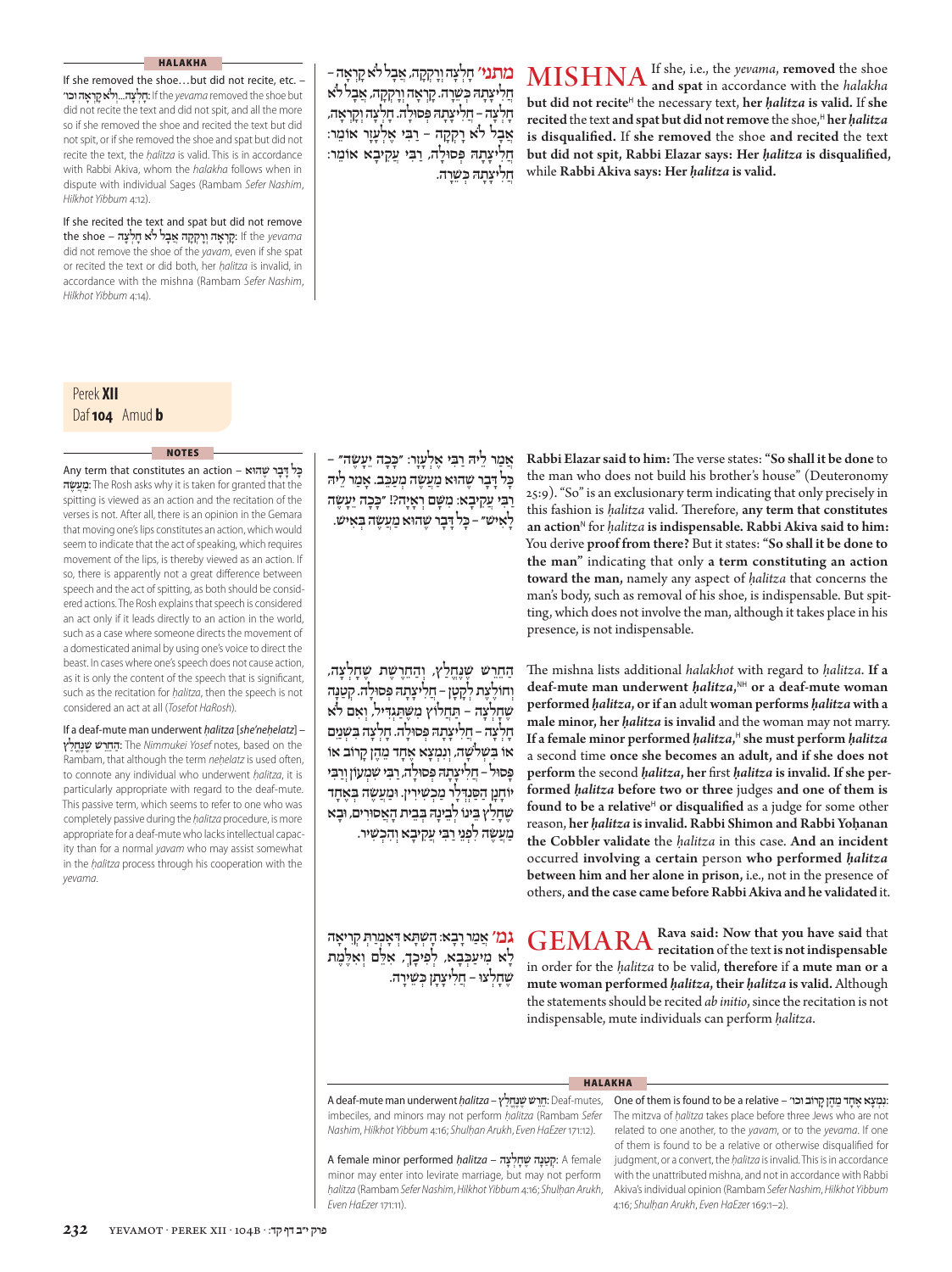| תְּנַן: חֵרֵשׁ שֶׁנֶחֱלַץ, וְהַחֵרֶשֶׁת שֶׁחָלְצָה,<br>וְהַחוֹלֶצֶת מִן הַקָּטָן – חֲלִיצָתָהּ פְּסוּלָה.<br>מַאי טַעֲמָא? לָאו מִשּׁוּם דְּלָא בְּנֵי קְרִיְיה<br>נִינְהוּ?! לַא, מִשּׁוּם דְּלַאו בְּנֵי דֵּעֲה נִינְהוּ.                                                    | The Gemara challenges: But we learned in the mishna above:<br>If a deaf-mute man underwent halitza, or a deaf-mute<br>woman performed halitza, or if a woman performs halitza<br>with a male minor, her halitza is invalid. What is the reason<br>that the <i>halitza</i> is invalid? Is it not because they are not com-<br>petent to recite the text, thereby indicating that the recitation<br>is necessary even after the fact? The Gemara rejects this asser-<br>tion: No, the reason for disqualifying a deaf-mute man and<br>woman is because they are not considered to have intellectual<br>capacity, and therefore their actions do not have halakhic<br>significance.                                                                                                                                                                                                    |
|--------------------------------------------------------------------------------------------------------------------------------------------------------------------------------------------------------------------------------------------------------------------------------|-------------------------------------------------------------------------------------------------------------------------------------------------------------------------------------------------------------------------------------------------------------------------------------------------------------------------------------------------------------------------------------------------------------------------------------------------------------------------------------------------------------------------------------------------------------------------------------------------------------------------------------------------------------------------------------------------------------------------------------------------------------------------------------------------------------------------------------------------------------------------------------|
| אִי הָכִי, אִלֵם וְאִלֶטֶת נַמִי! אֲמַר רָבָא:<br>אִלֵם וְאִלֶּמֶת בְּנֵי דֵּעָה נִינְהוּ, וּפוּמַיְיהוּ<br>הוא דְכָאֵיב לְהוּ.                                                                                                                                                | The Gemara asks: If that is so, let us also say that a mute man<br>and woman do not have intellectual capacity. Rava said: A<br>mute man and woman do have intellectual capacity. Rather,<br>it is their mouth that hurts them. Mute individuals have full<br>intellectual capacity; they merely lack a means of expression.<br>The deaf-mute, on the other hand, is not considered to have the<br>mental capacity to speak.                                                                                                                                                                                                                                                                                                                                                                                                                                                        |
| וְהָא אָמְרִי דְּבֵי וַבִּי יַנַּאי: לְפִי שֶׁאֵינוֹ<br>בִּ״אָמַר״ ״וְאָמְרָה״! אֶלָּא, כִּי אִתְמַר<br>דְּרָבָא – אַפִּיפָא אִתְּמַר: חֵרֵשׁ שֶׁנֶחֱלַץ,<br>וְהַחֵרֶשֶׁת שֶׁחָלְצָה, וְהַחוֹלֶצֶת מְן הַקָּטָן –<br>וְהַחֵרֶשֶׁת שֶׁחָלְצָה, וְהַחוֹלֶצֶת מְן הַקָּטָן –<br>א | The Gemara challenges again: But didn't the scholars from the<br>house of study of Rabbi Yannai say that a deaf-mute man and<br>woman are disqualified from participation in halitza because<br>they cannot fulfill the requirements of "he says" (Deuteronomy<br>25:8) and "she shall say" (Deuteronomy 25:9), and not due<br>to insufficient intellectual capacity? <sup>N</sup> Rather, when that first<br>statement of Rava was said, it was stated concerning the<br>latter clause of the mishna: If a deaf-mute man underwent<br>halitza, or a deaf-mute woman performed halitza, or if a<br>woman performs halitza on a male minor, her halitza is<br>invalid.                                                                                                                                                                                                               |
| אֲמַר רָבָא: הָשְׁתָּא דְּאָמְרַתְּ קְרָיָיה<br>מִעַבְבָא, לְפִיכָךָ, אִלֵם וְאִלֶטֶת שֶׁחָלְצוּ –<br>חֲלִיצָתָן פִּסוּלָה. וּמַתְנִיתִין כְּרַבִּי זֵירָא,                                                                                                                    | Rava said: You have now said that recitation is indispensable,<br>as can be inferred from the mishna disqualifying the deaf-mute.<br>Therefore, if a mute man or woman <sup>H</sup> performed <i>halitza</i> , <sup><i>N</i></sup> their<br>halitza is invalid. And the mishna, which indicates in its first<br>clause that recitation is not indispensable, but later states that<br>halitza performed by someone incapable of recitation is invalid,<br>is in accordance with the opinion of Rabbi Zeira with regard<br>to a meal-offering. A meal-offering is generally a mixture of flour<br>and oil. If flour is added to the oil but they are not mixed, they<br>are considered to be fitting to be mixed so long as there is not<br>an excessive amount of flour.                                                                                                            |
| דַּאֲמַר רַבִּי זֵירָא: כָּל הָרָאוּי לְבִילָה<br>אֵין בִּילָה מְעַבֶּבֶת בּוֹ, וְכָל שֶׁאֵין רָאוּי<br>לְבִילָה – בִּילַה מְעַבֵּבֵת.                                                                                                                                         | This is that which Rabbi Zeira said: Whatever is fitting to be<br>$mixed$ , <sup><math>H</math></sup> mixing is not indispensable to it, and it is valid even<br>if it is not mixed. And whatever is not fit to be mixed, e.g., if<br>the quantity of flour is so great that the ingredients cannot be<br>properly mixed, mixing is indispensable for it and it is invalid<br>if it has not been mixed. From here one may learn a general<br>halakhic principle: There are some actions for which their actual<br>performance is not indispensable, provided they are capable of<br>being performed. An action becomes indispensable only if one<br>is unfit or unable to perform it. With regard to recitation of the<br>verses, although it is not indispensable, a mute person is dis-<br>qualified from performing halitza because he is not capable of<br>reciting the verses. |
| שָלְחוּ לֵיהּ לַאֲבוּהּ דִשְׁמוּאֵל: יְבָמָה<br>שָׁרְקְקָה – תַּחֲלוֹץ. מִכְלָל דְּאִיפַּסְלָא<br>לַה מֵאַחִין.                                                                                                                                                                | They sent the following teaching from Eretz Yisrael to the<br>father of Shmuel: Once a yevama has spat <sup>N</sup> she must perform<br>a complete <i>halitza</i> <sup>H</sup> and may not enter into levirate marriage.<br>The Gemara comments: By inference, you may learn that even<br>though the spitting did not permit her to marry outside the<br>family, she is disqualified from entering into levirate marriage<br>with any of the brothers, and must therefore complete the                                                                                                                                                                                                                                                                                                                                                                                              |

*ĥalitza*.

**NOTES**

 They cannot fulfill the requirements of: He says, and: She does where From :ask *Tosafot* : **ֶׁשֵאינוֹ ְּבָאַמרְוָא ְמָרה** – say shall Rabbi Yannai know that the reason the mishna disqualifies a deaf-mute man and woman is that they are incapable of reciting the verses, as there is a more logical reason to disqualify them, namely that the Gemara does not consider them to have intellectual capacity? The Ramban answers that Rabbi Yannai understands the term deaf-mute in the mishna as a term that includes all deaf individuals, whether they speak or not. Since a deaf individual who is not also mute is considered to have full intellectual capacity, then the main reason the mishna disqualifies for *ĥalitza* one who is deaf must be that they are not capable of reciting the required text.

The Rambam and other halakhic authorities maintain similarly: Since the mishna did not list a deaf-mute here together with an imbecile, although they are normally grouped together when referring to those who lack intellectual capacity, apparently the mishna is referring to a deaf individual who can speak and is consequently considered to have intellectual capacity. Although in general his actions have halakhic significance, his *ĥalitza* is invalid (see Jerusalem Talmud).

 A mute man or woman performed *ĥalitza* – **מתֶלֶּאִ וְ לםֵּאִ צוּ לְחָשֶׁ** : The Ritva suggests that perhaps even a deaf individual who can speak and who is capable of reciting the required statements during *ĥalitza* is disqualified from performing *ĥalitza*, as he cannot hear what the *yevama* says to him and consequently cannot respond on his own. Therefore, he may be considered incapable of properly reciting the verses of *ĥalitza*.

 Once a *yevama* has spat – **קהָקְרָשֶׁ מהָבָיְ**: The early commentaries write that this applies only when she spat before him in the presence of a court; if she merely spat outside of a court it is certain that her spitting has no halakhic significance to disqualify her for levirate marriage, even according to rabbinic law. As proof, they cite the concern mentioned later in the Gemara that a *yevama* who grew up among the brothers might have removed a shoe from one of them, although the Gemara did not seem concerned about the more likely possibility that she spat before one of them. Evidently, even if she had spit in their presence, it would not be significant, as it was not done in the presence of a court. Spitting outside of a court is insignificant, because at times people spit without forethought; therefore it is assumed that the spitting was done without any intention to perform *ĥalitza* (Meiri; see *Tosefot Ĥad MiKamma'ei*).

**HALAKHA**

 A mute man or woman – **מתֶלֶּאִ וְ לםֵּאִ** : If a mute man or woman performed *ĥalitza*, their *ĥalitza* is invalid, in accordance with Rava's final statement (Rambam *Sefer Nashim*, *Hilkhot Yibbum* 4:13; *Shulĥan Arukh*, *Even HaEzer* 169:1–2 and *Seder Ĥalitza* 43).

 Whatever is fitting to be mixed – **ילהָּ בִ לְ אויּ רָהָ כלָּ**: An individual may not bring a meal-offering larger than sixty *issaron*  in any one vessel. Therefore, if he vowed to bring an offering of more than sixty, he must bring sixty in one vessel and the remainder in a second vessel. For one can mix only sixty *issaron* in oil and no more. Although the actual mixing of the flour and oil is not indispensable, the meal-offering must be capable of being mixed in order to be valid (Rambam *Sefer Avoda*, *Hilkhot Ma'aseh HaKorbanot* 17:6).

 Once a *yevama* has spat she must perform *ĥalitza* – **מהָבָיְ חלוֹץֲתַּ קהָקְרָשֶׁ** : If a *yevama* spat before her *yavam* in the presence of a court, she is disqualified from entering into levirate marriage, and must perform *ĥalitza* in order to be permitted to marry others, in accordance with the teaching sent to Shmuel's father (Rambam *Sefer Nashim*, *Hilkhot Yibbum* 4:14; *Shulĥan Arukh*, *Even HaEzer* 169:45).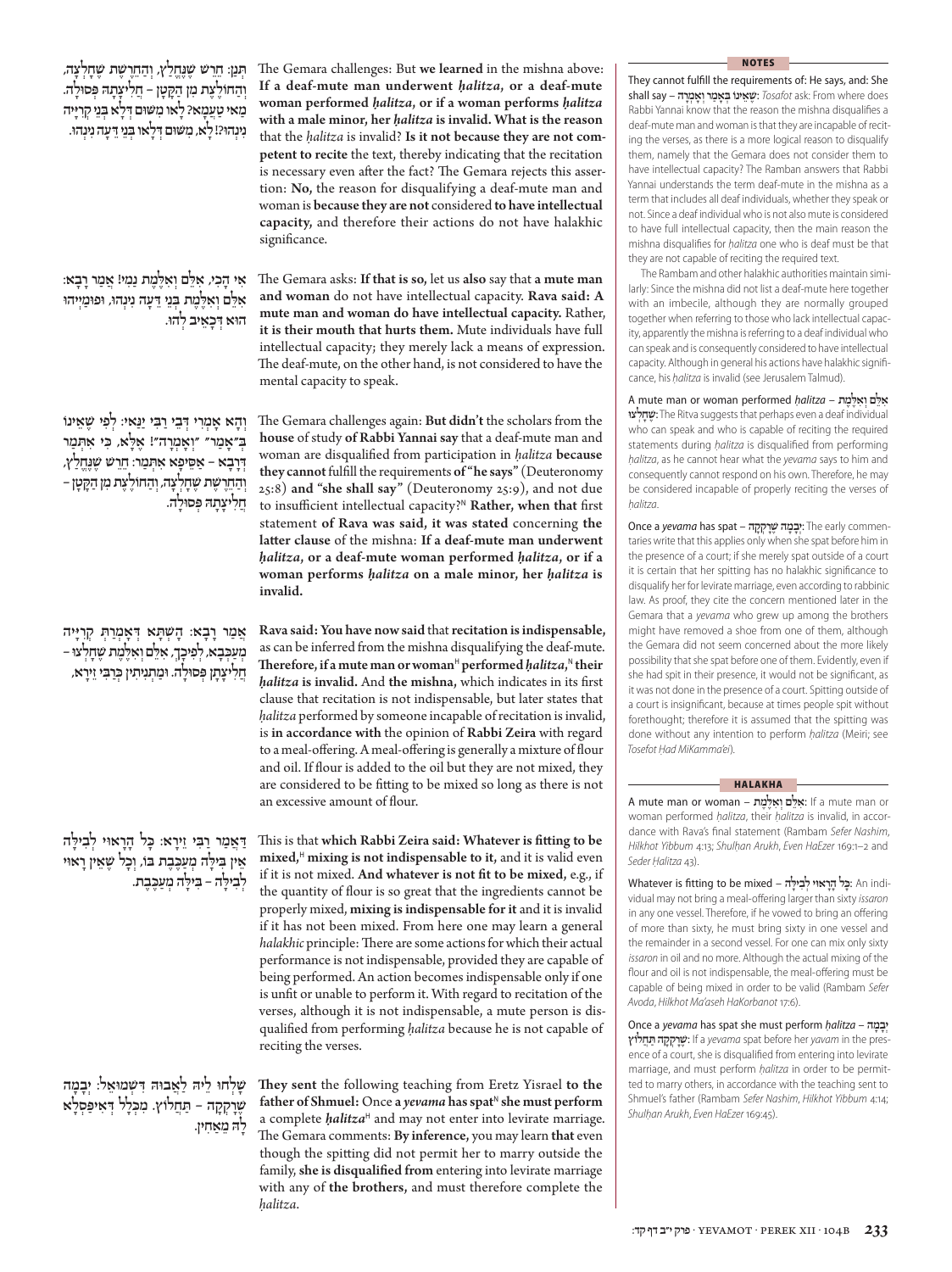# **NOTES**

 In a case where there is a mitzva – **והָצְ מִ מקוֹםְ בִּ** : The Rashba and the Ritva explain that the logical progression should be understood as follows: At first, the assumption was that a *yevama* who spat is disqualified from levirate marriage according to Torah law, as she is considered to have successfully performed part of the *ĥalitza*. Consequently, they compared this case with the case of a sacrificial offering for which only part of its necessary validating elements were offered. Finally, the Gemara concluded, according to all opinions, even Rabbi Akiva's, that the *yevama* is disqualified by rabbinic law but is not disqualified at all by Torah law.

#### **BACKGROUND**

**ּכ ְב ֵׂשי ֲעֶצֶרת** – *Shavuot*…on sacrificed lambs The **ִ** : The Torah requires that two male lambs be sacrificed as communal peace-offerings to accompany the two loaves of bread offered in the Temple on *Shavuot* (see Leviticus 23:17–20). The loaves and the sheep were waved together in a special ceremony before the altar.



Priests bringing lambs for sacrifice on *Shavuot* 

**ּני? ִא ֵיל ָימאַרִּבי ֲע ִק ָיבא, ָהׁ ְשָּתא ַמִ ּיכא ְלֵמ ַימר ּוַמה ִּב ְמקוֹם ִמ ְצָוה, ְ ּד ִא ָ ִמֵידיַּדֲהָוה ַאֵא ּ ימוִרים, ְ ּד ִכי ֵל ְיתְנ ּהו – ּכֵבי, ָלא ְמַע ְ**

**ְוָהא ׁ ְשֵני ְ ּדָבִרים ַה ַּמ ִּת ִירין ִנ ְינ ּהו, ּו ׁ ְשֵני**

**ּכ ְב ֵׂשיֲעֶצֶרת ֵאין**

**ּלא ִּבׁ ְש ִח ָיטה.** 

**ְ ּדָבִרים ַה ַּמ ִּת ִירין ֵאין ַמֲעִליןֶזה ְּבלֹא**

**ֶזה!**

Th e Gemara asks: In accordance with **whose** opinion **is** this *halakha* taught? **If we say it is** in accordance with **Rabbi Akiva,** who stated in the mishna that spitting is not required after the fact, it is difficult, as the following *a fortiori* reasoning indicates: **Now if** even in a case where there is a mitzva<sup>N</sup> of *halitza*, and the *yevama* is still around and capable of fulfilling the Torah command of spitting, and one might say that spitting should be treated just as it is with regard to the fatty portions of offerings that are to be consumed on the altar, where the *halakha* is **that when they are not** present for offering, i.e., they were lost or became ritually impure, they are **not** considered indispensable to permit the consumption of the offering.

When the fats of the offering are no longer present for offering, it is permitted for the sacrificial meat to be eaten by the priests through the sprinkling of blood alone, even without offering the fatty portions on the altar. **But when** the fatty portions **are present** and extant, then they are considered *indispensable*,<sup>H</sup> and the priests are not permitted to eat their portions of the offering until the fatty portions are burned on the altar. **ּכֵבי, ְו ִכי ִא ְיתְנ ּהו – ְמַע ְ**

Based on an analogy to the fatty portions of offerings, one would have said regarding the spitting of a *yevama* that even if it is not indispensable after the fact, so long as the *yevama* is around, one would expect that her spitt ing is indispensable. Yet even so, **Rabbi Akiva said** in the mishna that spitting is not indispensable to *halitza* even in such a case, and the *ĥalitza* is validated by the removal of the shoe alone. Since Rabbi Akiva seems to accord little significance to the spitting, he cannot be the basis for this *halakha*, as if spitting is never indispensable, could spitting alone disqualify her from entering into levirate marriage with one of **the brothers? ּכָבא – ָאַמר ַרִּבי ֲע ִק ָיבא: ָלא ְמַע ְ ֵמַא ִחין ִא ַּיפ ְסָלא?!** 

> **But rather,** one might say that this teaching is **in accordance with**  the opinion of **Rabbi Elazar,** who disagrees with Rabbi Akiva and states in the mishna that spitt ing is indispensable for validating *ĥalitza* and is necessary alongside the removal of the shoe. Since he accords significance to the spitting, one might have thought that the teaching prohibiting the *yevama* from levirate marriage is in accordance with his view. **ְוֶאָּלא ְלַרִּבי ֶאְלָעָזר,**

> > But that is difficult as well, as according to Rabbi Elazar, removal of the shoe and spitting are both necessary, and therefore, they are considered **two permitt ing factors** that must be completed in order to fulfill an obligation. And there is a principle accepted by Rabbi Elazar with regard to offerings that should be applicable here: Whenever there are two permitting factors that are indispensable for an off ering to be valid, **one** of those factors **cannot elevate one** of the subordinate components of the offering to consecrated status without the other. Similarly, since Rabbi Elazar holds that *halitza* and spitting are both indispensable, if she performs only one of these actions, such as spitting, it is only one of two permitting factors and therefore should not disqualify her for levirate marriage with one of the other *yevamin*.

> > **Rather,** one must say that this teaching is **in accordance with** the opinion of **Rabbi** Yehuda HaNasi, who is of the opinion that even one of two permitting factors can effect a change in status without performance of the other factor, **as it is taught** in a *baraita*: **Th e lambs**  sacrificed on the festival of Assembly, i.e., *Shavuot*,<sup>8</sup> consecrate the loaves that accompany them only by means of their slaughter,<sup>H</sup> as the slaughtering of the lambs consecrates the bread.

## **HALAKHA**

**ֶאָּלא ְ**

**ּכַרִּבי, ְ ּדַתְנָיא: ִ**

**ְמַקְ ּד ׁ ִשין ַהֶּלֶחם ֶאָ**

 If the fats are present then they are indispensable – **…ריםִימו ּ אֵאַ ּכבי** and breast the receive not do priests The **ְ**:**ו ִכי ִא ְיתְנ ּהו... ְמַע ְ** thigh portions of the offering until after the fats and other portions to be burned are burned on the altar (Rambam *Sefer Avoda*, *Hilkhot Ma'aseh HaKorbanot* 9:11).

 The lambs sacrificed on *Shavuot* consecrate the loaves by **ּכ ְב ֵׂשיֲעֶצֶרת ְמַקְ ּד ׁ ִשים ִּבׁ ְש ִח ָיטה** – slaughter their of means **ִ** : The two lambs that are sacrificed on *Shavuot* consecrate the loaves of bread that accompany them only at the time of slaughter. For example, if one slaughtered the lambs and sprinkled their blood with an alternative offering in mind, he did not consecrate the breads. If he slaughtered them for their own sake

but sprinkled their blood not for their own sake, the breads are partially consecrated. And if he slaughtered them not for their own sake, even if he sprinkled the blood for its own sake, he did not consecrate the breads. This is in accordance with Rabbi Yehuda HaNasi, whom the *halakha* follows in his disputes with a single colleague (Rambam *Sefer Avoda*, *Hilkhot Pesulei HaMukdashin* 17:18).